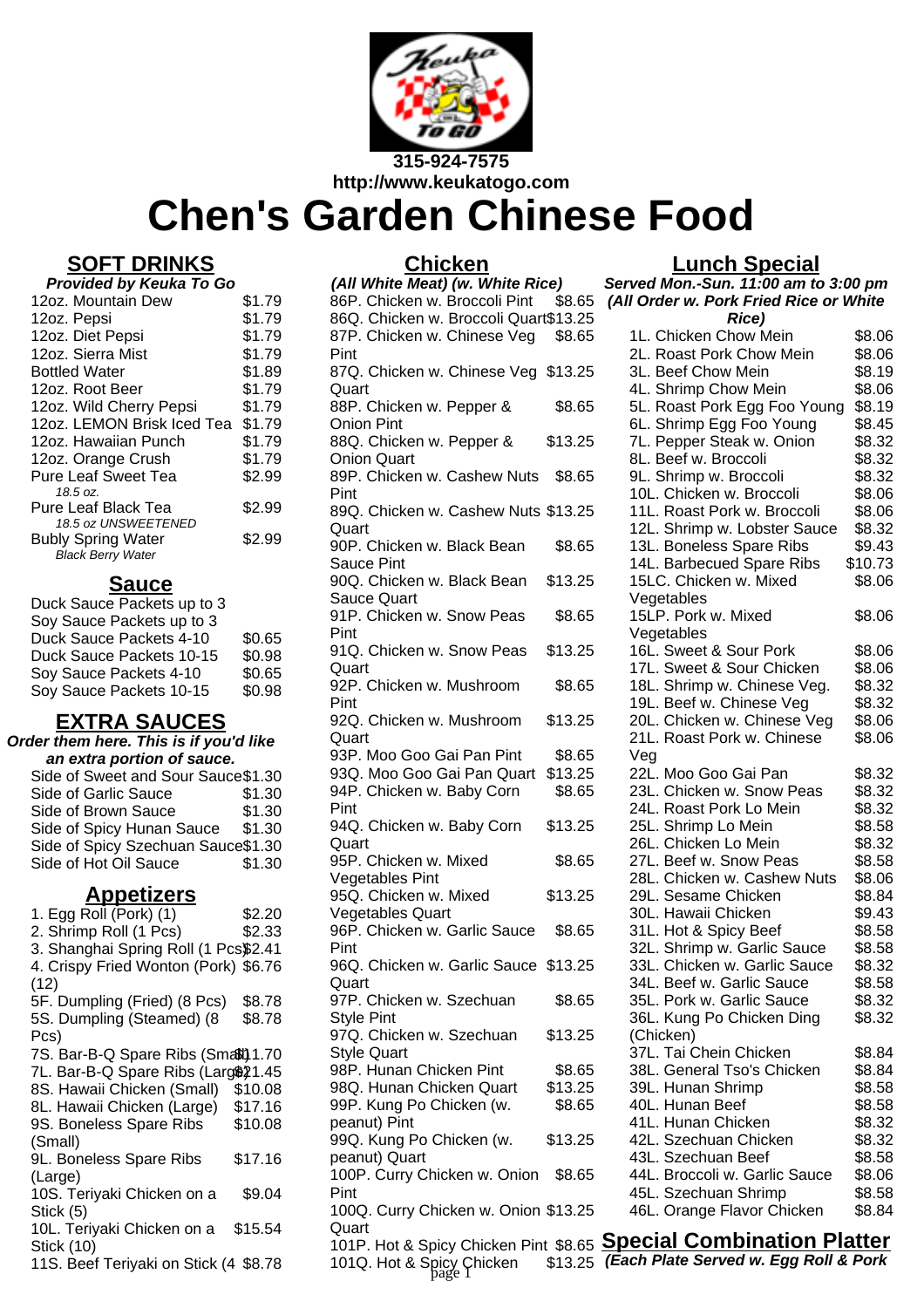Pcs.)

| 11L. Beef Teriyaki on Stick (8\$15.28 |        |
|---------------------------------------|--------|
| Pcs.)                                 |        |
| 12. Crab Rangoon (10                  | \$8.45 |
| 13. Fried Jumbo Fantail Shrimp\$9.04  |        |
| (5)                                   |        |
| 14. Cold Noodle w. Sesame             | \$8.13 |
| Sauce                                 |        |
| 15. Shrimp Toast (4)                  | \$5.85 |

# **Soup**

#### **(w/ Crispy Noodle)** 17P. Wonton Soup - Pint \$2.99 17Q. Wonton Soup - Quart \$5.07 18P. Egg Drop Soup - Pint \$2.99 18Q. Egg Drop Soup - Quart \$5.07 19P. Wonton Egg Drop Mix Soup - Pint \$3.25 19Q. Wonton Egg Drop Mix Soup - Quart \$5.40 20P. Chicken Rice or Noodle \$2.99 Soup - Pint 20Q. Chicken Rice or Noodle \$5.07 Soup - Quart 21P. Vegetable & Bean Curd \$3.51 Soup - Pint 21Q. Vegetable & Bean Curd \$5.98 Soup - Quart 22. Subgum Wonton Soup (Fo\$8.19 2) (Shrimp, chicken, pork, wonton & veg) 23P. Hot & Sour Soup - Pint \$4.03 23Q. Hot & Sour Soup - Quart \$6.11

## **Fried Rice**

**All Fried Rice w/ Onion & Peas** 24P. Roast Pork Fried Rice - \$6.57 Pint

24Q. Roast Pork Fried Rice - \$10.27 Quart

25P. Vegetable Fried Rice Pint\$6.31 25Q. Vegetable Fried Rice \$9.62

Quart

26P. Chicken Fried Rice Pint \$6.57

26Q. Chicken Fried Rice Quaft 10.27 27P. Fresh Shrimp Fried Rice \$7.09

Pint 27Q. Fresh Shrimp Fried Rice \$11.44 **Quart** 

28P. Beef Fried Rice Pint \$7.09

28Q. Beef Fried Rice Quart \$11.44 29P. House Special Fried Rice \$7.35

Pint (Shrimp, chicken, & pork)

29Q. House Special Fried Ric\$11.96 Quart

(Shrimp, Pork and Chicken)

- 30P. Plain Fried Rice Pint \$5.01 30Q. Plain Fried Rice Quart \$7.80
- 31P. Lobster Fried Rice Pint \$8.26
- 31Q. Lobster Fried Rice Quart\$13.00

## **Lo Mein**

## **(soft Noodle) (without Rice)**

32P. Vegetable Lo Mein Pint \$7.09 32Q. Vegetable Lo Mein Qua\$11.18 33P. Roast Pork Lo Mein Pint \$7.61 33Q. Roast Pork Lo Mein Quart 1.96 34P. Chicken Lo Mein Pint \$7.61 34Q. Chicken Lo Mein Quart \$11.96 35P. Fresh Shrimp Lo Mein Pint\$8.06 Quart

## **Pork**

#### **(w.White Rice)**

75P. Roast Pork w Broccoli Pint \$8.65 75Q. Roast Pork w. Broccoli **Quart** \$13.25 76P. Roast Pork w. Chinese Veg Pint \$8.65 76Q. Roast Pork w. Chinese Veg. Quart \$13.25 77P. Roast Pork w. Mushroom \$8.65 Pint 77Q. Roast Pork w. Mushroom \$13.25 **Quart** 78Q. Roast Pork w. Black Bean \$8.65 Sauce Pint 78P. Roast Pork w. Black Bean \$13.25 Sauce 79P. Roast Pork w. Snow Peas \$8.65 Pint 79Q. Roast Pork w. Snow Peas \$13.25 **Quart** 80P. Roast Pork w. Mixed Vegetable Pint \$8.65 80Q. Roast Pork w. Mixed Vegetables Quart \$13.25 81P. Roast Pork w. Garlic Sauce Pint \$8.65 81Q. Roast Pork w. Garlic Sauce Quart \$13.25

## **Sweet & Sour**

**(w. White Rice) (Sauce on side)** 82P. Sweet & Sour Pork Pint \$8.32 82Q. Sweet & Sour Pork Quart \$12.22 83P. Sweet & Sour Chicken Pint \$8.32 83Q. Sweet & Sour Chicken **Quart** \$12.22 84P. Sweet & Sour Shrimp Pint \$8.58 84Q. Sweet & Sour Shrimp Quart \$14.56 85. Sweet & Sour Delight \$14.24 **Beef (w.White Rice)**

| (W.VIIIIC NUC)                      |         | snow peas, proccoll & cnoice                            |
|-------------------------------------|---------|---------------------------------------------------------|
| 102P. Beef w. Broccoli Pint         | \$9.74  | Chinese veg.                                            |
| 102Q. Beef w. Broccoli Quart        | \$14.50 | 5H. Beef W. Scallop                                     |
| 103P. Beef w. Snow Peas Pint        | \$9.74  | 6H. Sesame Shrimp                                       |
| 103Q. Beef w. Snow Peas             | \$14.50 | Crispy jumbo shrimp sauteed                             |
| Quart                               |         | house specials sauce w. fragran                         |
| 104P. Pepper Steak w. Onion         | \$9.74  | sesame seed.<br>7H. Three King Dom                      |
| Pint                                |         | Chicken, roast pork, beef w. n                          |
| 104Q. Pepper Steak w. Onion \$14.50 |         | veg. in brown sauce.                                    |
| Quart                               |         | 8H. Sesame Chicken                                      |
| 105P. Beef w. Oyster Sauce          | \$9.74  | 9H. Sesame Beef                                         |
| Pint                                |         | 10H. Chow Sam Sin                                       |
| 105Q. Beef w. Oyster Sauce          | \$14.50 | Shrimp, scallop, crabmeat w.                            |
| Quart                               |         | mixed veg.                                              |
| 106P. Beef w. Mixed                 | \$9.74  | 11H. Lemon Chicken                                      |
|                                     |         | 12H. Tai Chien Chicken                                  |
| Vegetables Pint                     |         | 13H. Dragon & Phoenix                                   |
| 106Q. Beef w. Mixed                 | \$14.50 | General Tso's chicken on one                            |
| <b>Vegetables Quart</b>             |         | shrimp w. mixed veg. w. white sa                        |
| 107P. Beef w. Chinese               | \$9.74  | on the other side.                                      |
| Vegetables Pint                     |         | 14H. General Tso's Chicker<br>Tenderloin chicken chunks |
| 107Q. Beef w. Chinese               | \$14.50 | marinated w. broccoli in spicy go                       |
| <b>Vegetables Quart</b>             |         | sauce.                                                  |
| 108P. Beef w. Fresh Mushroom \$9.74 |         | 15H. Orange Flavor Beef                                 |
| Pint                                |         | 16H. Orange Flavor Chicke                               |
| 108Q. Beef w. Fresh Mushroom\$14.50 |         | 17H. Hunan Delicacy                                     |
| page 2<br>Quart                     |         | Shrimp, beef w. mixed veg. in                           |

#### **Fried Rice)**

| 1C. Chicken Chow Mein                | \$11.96 |
|--------------------------------------|---------|
| 2C. Shrimp Chow Mein                 | \$11.96 |
| 3C. Roast Pork Egg Foo Young\$11.96  |         |
| 4C. Pepper Steak W. Onion            | \$11.96 |
| 5C. Hawaii Chicken                   |         |
|                                      | \$12.35 |
| 6C. Moo Goo Gai Pan                  | \$11.96 |
| 7C. Barbecued Spare Ribs             | \$13.46 |
| 8C. Shrimp W. Lobster Sauce          | \$11.96 |
| 9C. Mixed Vegetable Delight          | \$11.96 |
| 10C. Roast Pork Lo Mein              | \$11.96 |
| 11C. Shrimp W. Broccoli              | \$11.96 |
| 12C. Beef W. Broccoli                | \$11.96 |
| 13C. Chicken W. Broccoli             | \$11.96 |
| 14C. Roast Pork W. Broccoli          | \$11.96 |
| 15C. Shrimp Lo Mein                  | \$11.96 |
| 16C. Shrimp W. Chinese Veg           | \$11.96 |
| 17C. Chicken W. Chinese Veg          | \$11.96 |
| 18C. Beef W. Chinese Veg.            | \$11.96 |
| 19C. Shrimp Egg Foo Young            | \$11.96 |
| 20CC. Sweet & Sour Chicken           | \$11.96 |
| 20CP. Sweet & Sour Pork              | \$11.96 |
| 21C. Sesame Chicken                  | \$11.96 |
| 22C. Chicken W. Cashew Nuts \$12.35  |         |
| 23C. Boneless Spare Ribs             | \$12.35 |
| 24C. Chicken W. Garlic Sauce         | \$11.96 |
| 25C. Chicken Szechuan Style          | \$11.96 |
| 26C. Beef Szechuan Style             | \$11.96 |
| 27C. General Tso's Chicken           | \$11.96 |
| 28C. Hot & Spicy Beef                | \$11.96 |
|                                      |         |
| 29C. Orange Flavored Chicken \$11.96 |         |

#### **House Specialties (w. White Rice)**

1H. Seafood Delight \$19.44 Lobster meat,crabmeat, jumbo shrimp, scallop sauteed w. assorted Chinese veg. 2H. Happy Family \$15.54 Scallop, shrimp, chicken, beef, & roast pork w. Chinese Veg. in brown sauce. 3H. Tung Ting Lake Shrimp \$15.93 Sliced giant shrimp marinated w.mushroom, bamboo shoots, baby corn & broccoli in white sauce. 4H. Four Seasons \$14.63 Shrimp, beef, chicken, roast pork, snow peas, broccoli & choice Chinese veg. 5H. Beef W. Scallop \$15.93 6H. Sesame Shrimp \$15.93 Crispy jumbo shrimp sauteed w. house specials sauce w. fragrant sesame seed. 7H. Three King Dom \$14.63 Chicken, roast pork, beef w. mixed veg. in brown sauce. 8H. Sesame Chicken \$13.98 9H. Sesame Beef \$15.93 10H. Chow Sam Sin \$18.14 Shrimp, scallop, crabmeat w. mixed veg. 11H. Lemon Chicken \$12.94 12H. Tai Chien Chicken \$14.24 13H. Dragon & Phoenix \$15.93 General Tso's chicken on one side, shrimp w. mixed veg. w. white sauce on the other side. 14H. General Tso's Chicken \$13.98 Tenderloin chicken chunks marinated w. broccoli in spicy golden sauce. 15H. Orange Flavor Beef \$15.93 16H. Orange Flavor Chicken \$14.24

17H. Hunan Delicacy **\$15.93**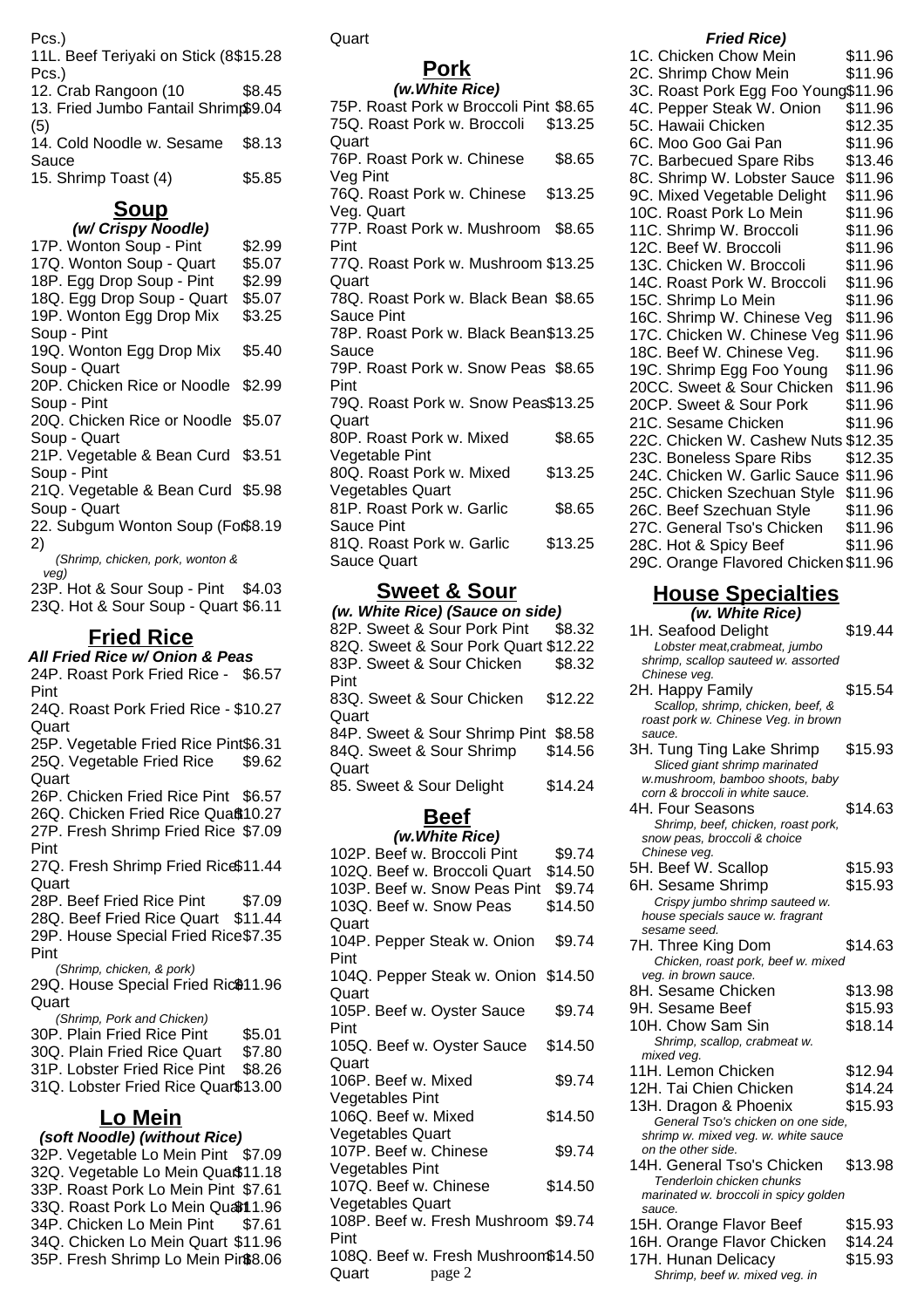| 35Q. Fresh Shrimp Lo Mein \$12.81<br>Quart |         |
|--------------------------------------------|---------|
| 36P. Beef Lo Mein Pint                     | \$8.06  |
| 36Q. Beef Lo Mein Quart                    | \$12.81 |
| 37P. House Special Lo Mein                 | \$8.26  |
| Pint                                       |         |
| (Shrimp, Chicken, & Pork)                  |         |
| 37Q. House Special Lo Mein \$12.94         |         |
| Quart                                      |         |
| (Shrimp, Chicken & pork)                   |         |
| 38P. Plain Lo Mein Pint                    | \$6.44  |
| 38Q. Plain Lo Mein Quart                   | \$10.47 |
| 39P. Lobster Lo Mein Pint                  | \$8.65  |
| 39Q. Lobster Lo Mein Quart                 | \$13.91 |

#### **Rice Noodle**

**(Angel Hair Pasta) (Without Rice)** 40. Hong Kong Rice Noodle \$12.61 41. Roast Pork w.Rice Noodle\$11.70 42. Chicken w. Rice Noodle \$11.70 43. Vegetable w. Rice Noodle\$11.38 44. Beef w. Rice Noodle \$12.35 45. Fresh Shrimp w. Rice Noodle \$12.35 46. House Special w.Rice Noodle \$12.61 (Shrimp, pork & chicken 47. Singapore Rice Noodle \$13.00 (Shrimp, Pork, Chicken & curry

Flavor)

#### **Vegetable (w.White Rice)**

48. Mix Vegetable Delight \$11.25 49. Sauteed Broccoli \$11.25 50. Bean Curd Home Style (N\$11.25 Meat) 51. Broccoli w. Garlic Sauce \$11.25 52. Bean Curd Szechuan Stvl\$11.25

#### **Chow Mein**

**(w. White Rice & Crispy Noodle)** 53P. Chicken Chow Mein Pint \$7.09 53Q. Chicken Chow Mein Quart 1.25 54P. Vegetable Chow Mein Pin\$6.70 54Q. Vegetable Chow Mein \$10.73 Quart 55P. Roast Pork Chow Mein \$7.09 55Q. Roast Pork Chow Mein \$11.25 Quart 56P. Beef Chow Mein Pint \$7.35 56Q. Beef Chow Mein Quart \$11.64 57P. Shrimp Chow Mein Pint \$7.35 57Q. Shrimp Chow Mein Quaft11.64 58P. House Special Chow Mei\$7.61 Pint (Shrimp, chicken & pork) 58Q. House Special Chow M& 12.03 Quart (Shrimp, chicken & pork) 59P. Lobster Chow Mein Pint \$8.45 59Q. Lobster Chow Mein Quast13.33 **Chop Suey (w. White Rice)** 60P. Chicken Chop Suey Pint \$7.74 60Q. Chicken Chop Suey Quart 1.38 61P. Vegetable Chop Suey Pin\$7.74

61Q. Vegetable Chop Suey \$10.73 7.65 62P. Roast Pork Chop Suey \$7.74 Pint 62Q. Roast Pork Chop Suey \$11.38

109P. Beef w. Bean Sauce Pint \$9.74 109Q. Beef w. Bean Sauce **Quart** \$14.50 110P. Beef w. Garlic Sauce Pint \$9.74 110Q. Beef w. Garlic Sauce **Quart** \$14.50 111P. Beef w. Szechuan Style Pint \$9.74 111Q. Beef w. Szechuan Style \$14.50 Quart 112P. Mongolian Beef Pint \$9.74 112Q. Mongolian Beef Quart \$14.50 113P. Hot & Spicy Shredded Beef Pint \$9.74 113Q. Hot & Spicy Shredded Beef Quart \$14.50 114P. Curry Beef Pint \$9.74 114Q. Curry Beef Quart \$14.50 115P. Hunan Beef Pint \$9.74 115Q. Hunan Beef Quart \$14.50

#### **Seafood**

#### **We Use Only Shell-Less & Cleaned Shrimp (w. White Rice)**

116P. 116 Shrimp w. Broccoli Pint \$9.95 116Q. 116 Shrimp w. Broccoli \$14.94 Quart 117P. 117 Shrimp w. Chinese Veg. Pint \$9.95 117Q. 117 Shrimp w. Chinese \$14.94 Veg. Quart 118P. 118 Shrimp w. Mixed Vegetables Pint \$9.95 118Q. 118 Shrimp w. Mixed Vegetables Quart \$14.94 119P. 119 Shrimp w. Lobster Sauce Pint \$9.95 119Q. 119 Shrimp w. Lobster Sauce Quart \$14.94 120P. 120 Shrimp w. Snow Peas Pint \$9.95 120Q. 120 Shrimp w. Snow Peas Quart \$14.24 121P. 121 Shrimp w. Black Bean Sauce Pint \$9.95 121Q. 121 Shrimp w. Black Bean Sauce Quart \$14.94 122P. 122 Shrimp w. Cashew Nuts Pint \$9.95 122Q. 122 Shrimp w. Cashew \$14.94 Nuts Quart 123P. 123 Plain Lobster Sauce \$7.48 Pint 123Q. 123 Plain Lobster Sauce \$10.34 **Quart** 124P. 124 Scallop w. Broccoli Pint \$9.95 124Q. 124 Scallop w. Broccoli \$14.94 Quart 125P. 125 Scallop w. Mixed Vegetables Pint \$9.95 125Q. 125 Scallop w. Mixed Vegetables Quart \$14.94 126P. 126 Hot & Spicy Shrimp Pint \$9.95 126Q. 126 Hot & Spicy Shrimp \$14.94 **Quart** 127P. 127 Shrimp w. Garlic Sauce Pint \$9.95 page 3

hunan spicy sauce.

#### **Special Diet Menu**

**Slim, Trim & Healthy (w. White Rice) All Steamed w. Sauce on the side (Choice of Brown Sauce or Garlic Sauce) (No**

| or brown sauce or game sauce) (NO  |  |
|------------------------------------|--|
| Cholesterol, Low Calorie, No Salt, |  |

| Sugar, Corn & Starch Oil)           |         |  |
|-------------------------------------|---------|--|
| 1D. Steamed Mixed Vegetables\$11.25 |         |  |
| 2D. Chicken w. Broccoli             | \$13.25 |  |
| 3D. Jumbo Shrimp W. Snow            | \$14.94 |  |
| Peas                                |         |  |
| 4D. Chicken W. Mixed Vegs           | \$13.25 |  |
| 5D. Shrimp W. Broccoli              | \$14.94 |  |
| 6D. Scallop W Mixed                 | \$14.94 |  |
| Vegetables                          |         |  |
| 7D. Scallop W. Broccoli             | \$14.94 |  |
| 8D. Bean Curd W. Broccoli           | \$12.03 |  |
| 9D. Bean Curd W. Mixed              | \$12.03 |  |
| Vegetables                          |         |  |
| 10D. Chicken W. Chinese             | \$13.25 |  |
| Vegetables                          |         |  |
| 11D. Jumbo Shrimp, Scallop,         | \$15.54 |  |
| Chicken W. Mixed Vegetables         |         |  |
| 12D. Seafood Delight                | \$19.44 |  |
| 13D. Steamed Broccoli               | \$11.25 |  |

#### **Moo Shu**

| (w. White Rice) (w. 5 pancakes) |         |
|---------------------------------|---------|
| 132. Moo Shu Vegetables         | \$11.64 |
| 133. Moo Shu Pork               | \$13.25 |
| 134. Moo Shu Chicken            | \$13.25 |
| 135. Moo Shu Beef               | \$13.65 |
| 136. Moo Shu Shrimp             | \$13.65 |
|                                 |         |

#### **Side Order**

| 137P. White Rice Pint       | \$2.54 |
|-----------------------------|--------|
| 137Q. White Rice Quart      | \$4.23 |
| 138. Fried Noodle (Per Bag) | \$0.78 |
| 139. Fortune Cookies (2)    | \$1.04 |